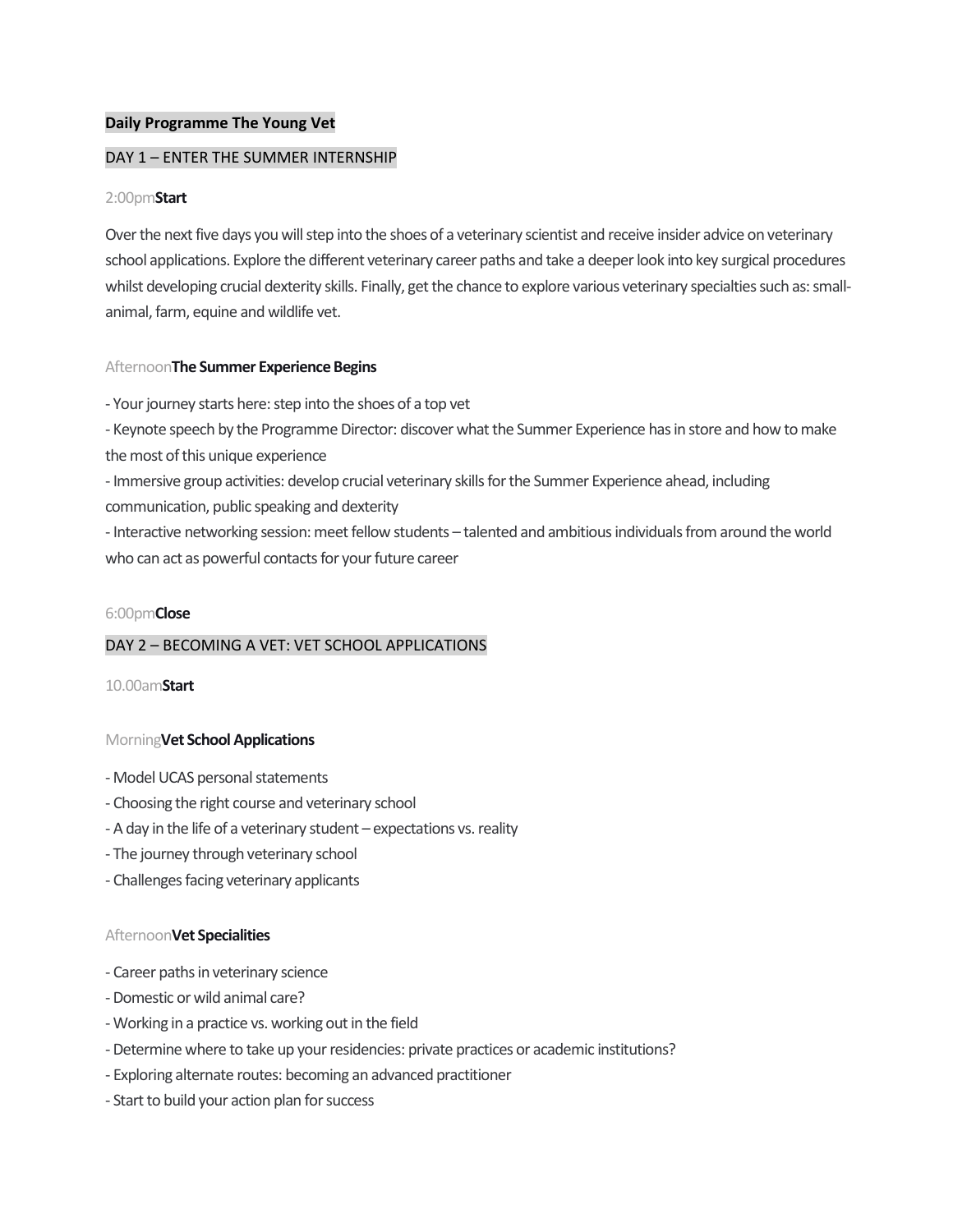## 5.00pm**Close**

# DAY 3 – ENTER THE PRACTICE: THE WORLD OF A SMALL ANIMAL VET

#### 10.00am**Start**

Gain insight into the world of a vet and hit the ground running with hands on simulations and key communication skills.

### Morning**The Surgical Procedure**

- Understand the role of surgery in animal hospitals
- -Nip/Tuck: get introduced to the 3 main procedural categories orthopaedics, soft tissue surgery and neurosurgery
- Practice making a diagnosis and decide the next steps to save an animal's life in a series of case studies
- Undertake a common procedure in veterinary surgery with guidance from an experienced surgeon (you will use everyday household items for this simulation)
- Under the knife: test your dexterity skills

### Afternoon**Enter the Practice: Run your own Clinic**

- Hear from small-animal vets on the highs and lows of a demanding job
- Look at preventative medicine and care routines to ensure your patients remain as healthy as possible
- Starting from scratch: understand how to reach the top of the small animal world
- Building the dream: gain insight into the skills needed to run and own your own practice
- Key considerations for starting a new practice: vision, location and team

### 5.00pm**Close**

### DAY 4 – ENTER THE SMALL ANIMAL PRACTICE

### 10.00am**Start**

Familiarise yourself with common surgical procedures which will be essential in your veterinary career and discover the key considerations needed to establish yourself in the small-animal world.

### Morning**Become the Vet**

- Understanding the role of surgery in animal hospitals
- Take on the role of a vet as you apply the skills you have learned to diagnose patients and tend to their needs
- Gain valuable feedback from vet surgeons on your interaction with clients and your treatment plans
- Learn the basics of first aid and practice CPR on an animal model.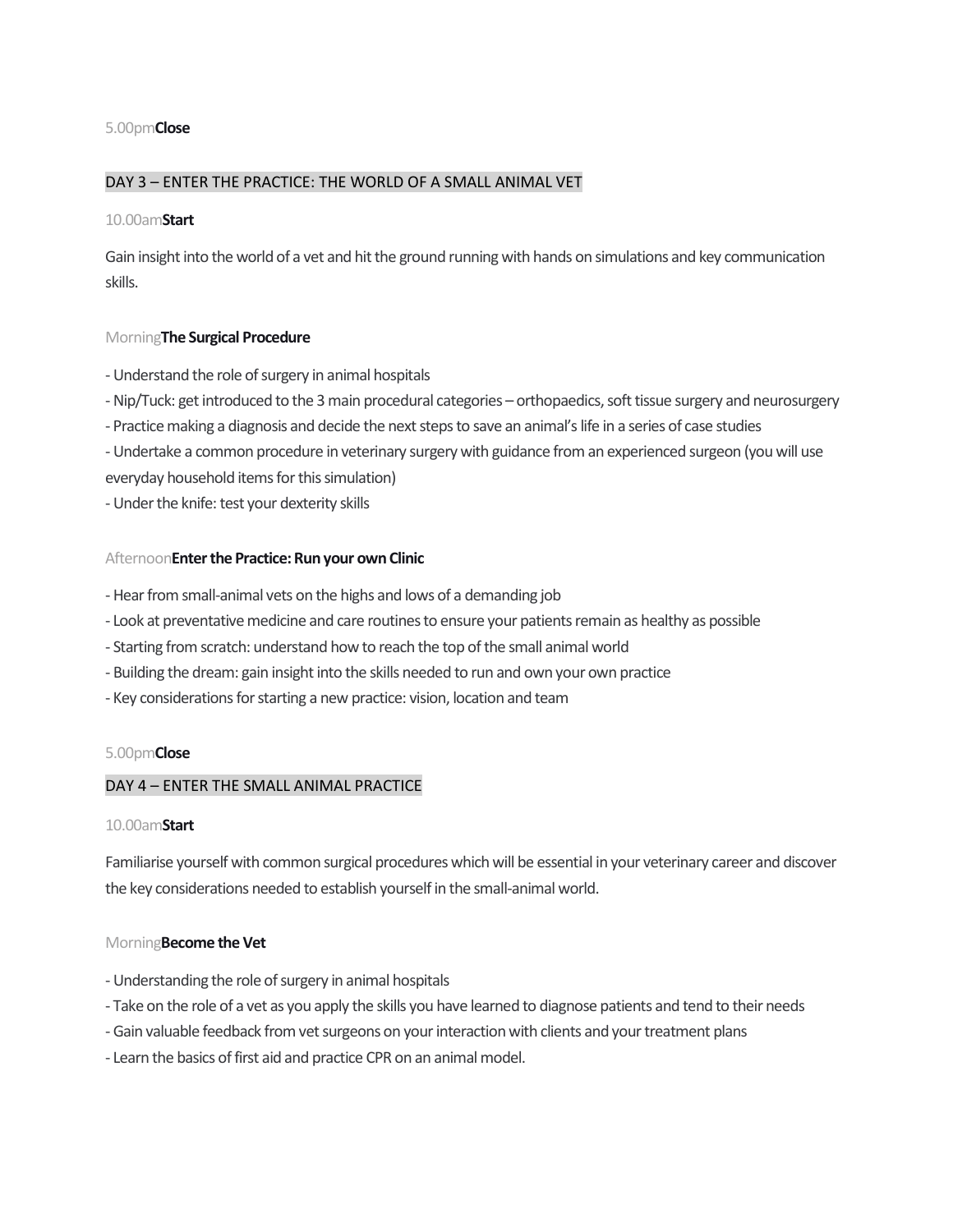### Afternoon**Clinical Examination**

- Perform a clinical examination and learn about its importance in diagnosis and treatment
- Work through a series of case studies and come up with proper diagnosis and treatment for each
- Learn vital communication skills that will help you build rapport with pet owners
- Enter a VR pet clinic and carefully consider the steps you would take in diagnosing your patient

## 5:00pm**Close**

# DAY 5 – ENTER THE WORLD OF A FARM VET

### 10.00am**Start**

Experience life as a farm vet and step on site to put your skills to the test.

## Morning**The Farm Vet**

- Understand the hands-on approach vets have in managing farm animals and protecting our public health
- -Observe how farm vets care for cattle and other large animals
- Explore the role farm vets have in advising and supporting farmers
- Examine the routine tests performed in a farm: taking blood, performing ultrasound & TB tests and providing treatment

- Learn about the importance of preventative care, nutrition and behaviour to ensure farm animals remain in peak health

### Afternoon**Career Coaching: The Essentials**

- Your path to success: understanding the key decisions ahead and how to maximise your chances of success
- Subject choices at A-level/IB/university and more
- Securing work experience, designing impactful CVs/resumes and powerful interview techniques
- Coaching from experienced vets on what you can do now to stand out in the future

### 5:00pm**Close**

### DAY 6 – BECOME AN EQUINE SPECIALIST

### 10.00am**Start**

Put your veterinary knowledge into practice over the next five days as you navigate complex scenarios such as the crucial role of equine vets as well as animal rehabilitation and animal assisted therapy. Discover the latest advancements in telehealth and their importance in veterinary science and take a closer look at the impact marine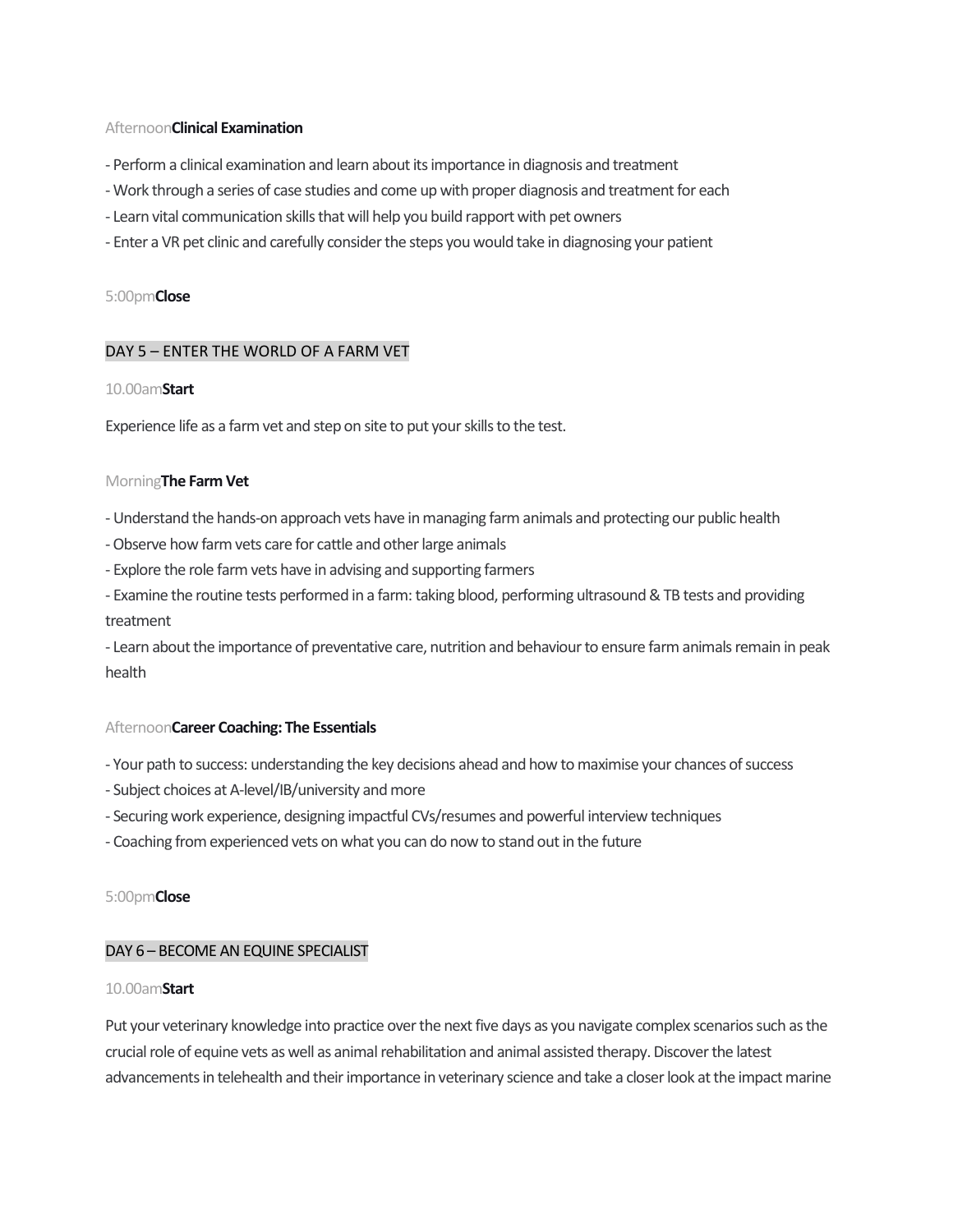animals have on the environment as well as the role of vaccinations in preventative care. Finally, immerse yourself in a series of activities from bespoke tours to museums and top veterinary universities to mini-scale networking events.

## Full Day**The Equine Vet**

Explore the world of an equine specialist and learn about the important role of rehabilitation in this field.

- Learn about the important role horses play in several aspects of life and the national economy
- -Observe the unique relationship between veterinary staff and horses
- Examine different work avenues: private breeders, race horse owners and research facilities
- -Delve into the typical duties of an equine vet
- Explore the different treatment methods equine vets adopt to treat ailing horses
- Work with equine vets and horses to understand the joys of this prestigious field

### 5:00pm**Close**

## DAY 7 – ENTER THE WORLD OF A WILDLIFE VET

10.00am**Start**

### Full Day**The Wildlife Vet**

- Understand the highs and lows of this emerging field
- Examine the duties of a wildlife vet: examinations, vaccinations and treatments
- See how city and countryside match and understand the role of vets in ensuring the preservation of wildlife health in a mega-city
- Explore the work wildlife vets perform in conjunction with rehabilitators
- Respond to 'what you would do' scenarios on controversial issues of captivity
- Into the wild: visit a top wildlife attraction and have a guided tour on the future of animal conservation.

### 5.00pm**Close**

### DAY 8 – ENTER THE ANIMAL HOSPITAL

### 10.00am**Start**

Navigate complex scenarios veterinary professionals encounter when it comes to animal rehabilitation and explore the vital role animal assisted therapy can play in improving our quality of life.

### Morning**Animal Rescue**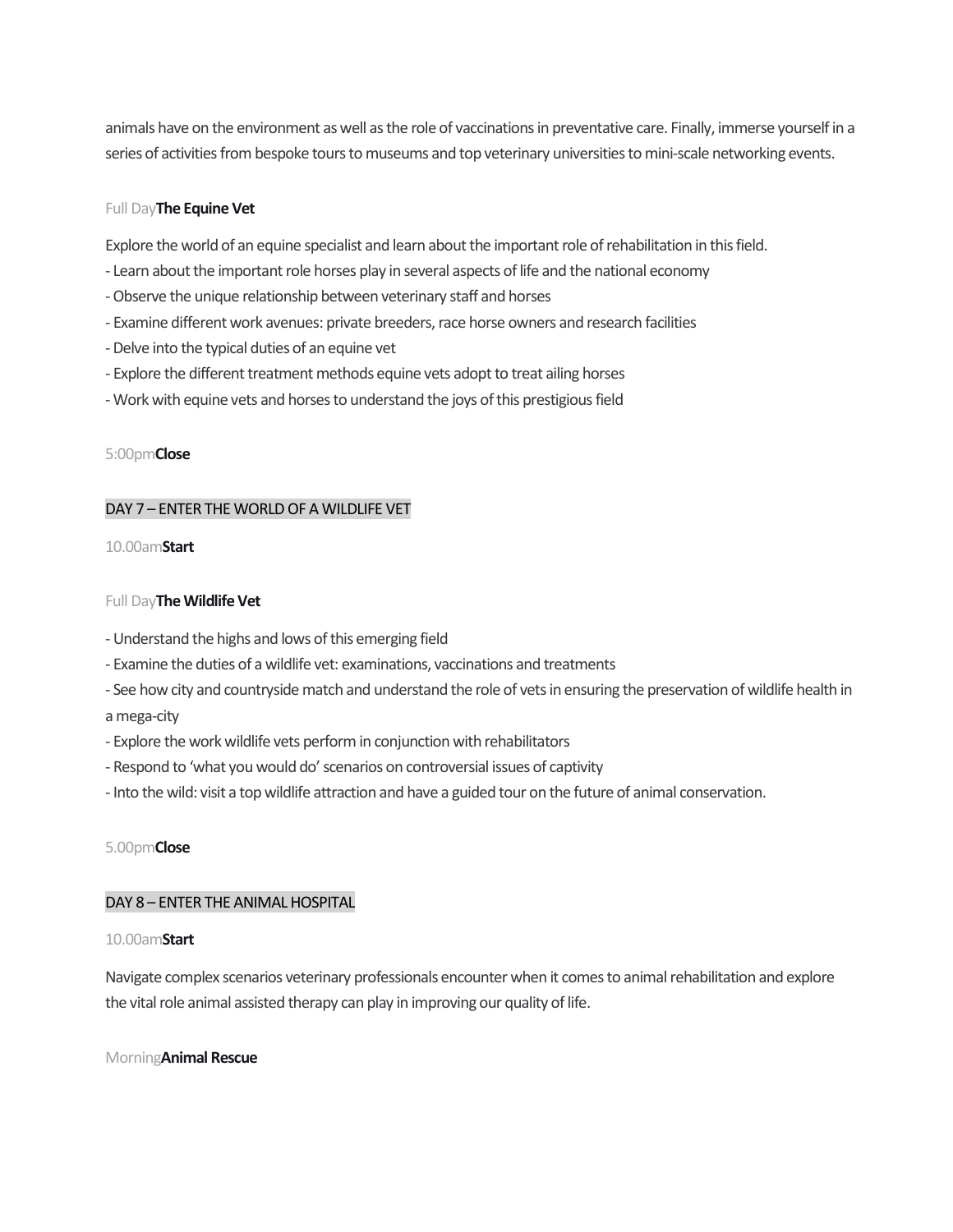- -Navigate complex scenarios in veterinary practice
- -Debate with experienced vets and your peers
- Respond to 'what you would do' scenarios
- Visit an animal rehabilitation centre and see the impact vets have on helping animals in need.

### Afternoon**Animal Therapy**

- Explore the role of animal assisted therapy to improve a person's quality of life
- Examine how companion animals help people with learning disabilities
- Man's best-friend: observe how a therapy dog will intervene to calm down a person suffering from an apparent panic attack
- Propose ways to help increase awareness in the field of animal-assisted therapy.

## 5.00pm**Close**

# DAY 9 – ENTER THE WORLD OF DIGITAL HEALTH

10.00am**Start**

## Morning**Telehealth in Veterinary Science**

- Explore the use of telemedicine in veterinary practices
- Examine how client consultations can be improved using digital health technology
- Look closer at the range of specialist disciplines that can be covered using telehealth
- Go digital: examine the use of telehealth in areas like general wellness care, after-hours care and post-surgical care
- Visit a digital health company and discover the latest innovations in the field.

# Afternoon**The Veterinary Practice and Health Technology**

- Explore the evolution of digital health, latest innovations and what the future holds
- Get introduced to real world applications of health technology
- Supercharged: team up with software engineers to design your own digital health app to help you stay up to date with your patients' vaccination charts
- Present your projects to leading veterinary professionals and receive live feedback.

### 5:00pm**Close**

# DAY 10 –EXPLORE THE INDUSTRY & PRIVATE NETWORKING

### 10:00am**Start**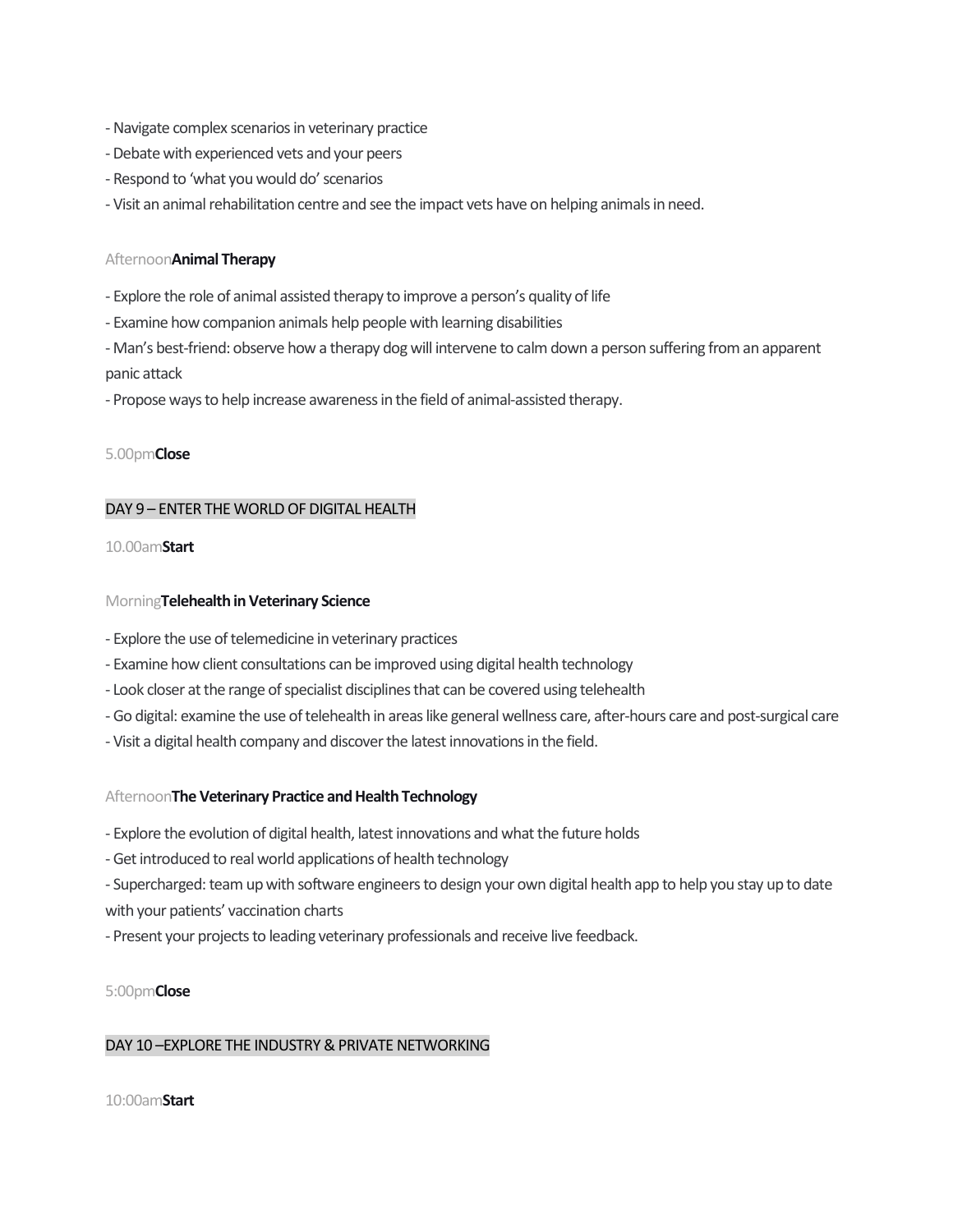## Morning**In Good Faith: Veterinary Ethics**

Today you will navigate controversial topics in veterinary ethics and proceed to put the newfound knowledge you have gained from this Summer Experience to the test in a private networking event featuring experts from different specialities in veterinary science.

- The duty of care: explore what constitutes animal cruelty beyond animal abuse

- A voice for the suffering: navigate controversial topics from declawing, euthanasia, and selective breeding
- Learn about the progressive code of ethical conduct which all veterinary professionals should adhere to
- -Debate heavy-hitting topics with experienced vets and your peers
- Respond to 'what you would do' scenarios and work together to reach a consensus

### Afternoon**Private Networking Event**

- Put your newfound knowledge to the test
- Take part in a private networking session with top small-animal, farm, equine and wildlife vets
- Have your burning questions answered by those in the know
- Receive valuable advice from experts in the field

### 5:00pm**Close**

# DAY 11 – CAREERMAX

### 10.30am**Start**

Over the next five days, you will receive personalised coaching on how to succeed in each of the major milestones on the road to landing your dream job:

i) securing a place at a top-tier veterinary school

ii) excelling in your studies

iii) mastering every aspect of the recruitment process and procuring a top job in veterinary science post-university. In addition, you will receive inspirational coaching on key employability skills from high-profile figures including politicians and Olympic athletes.

### Morning**Enter CareerMax**

Your future starts now: discover the essential skills needed to thrive in veterinary science.

- Personal development plan: work with a careers expert in small focus groups to plan the next steps in your journey

- 'Big results require big ambitions': hear from a world-class Olympic athlete on the importance of being a self-starting, ambitious individual in today's increasingly competitive climate

- 'The art of communication is the language of leadership': hear from a high-ranking politician on how best to improve your communication skills and captivate a large audience.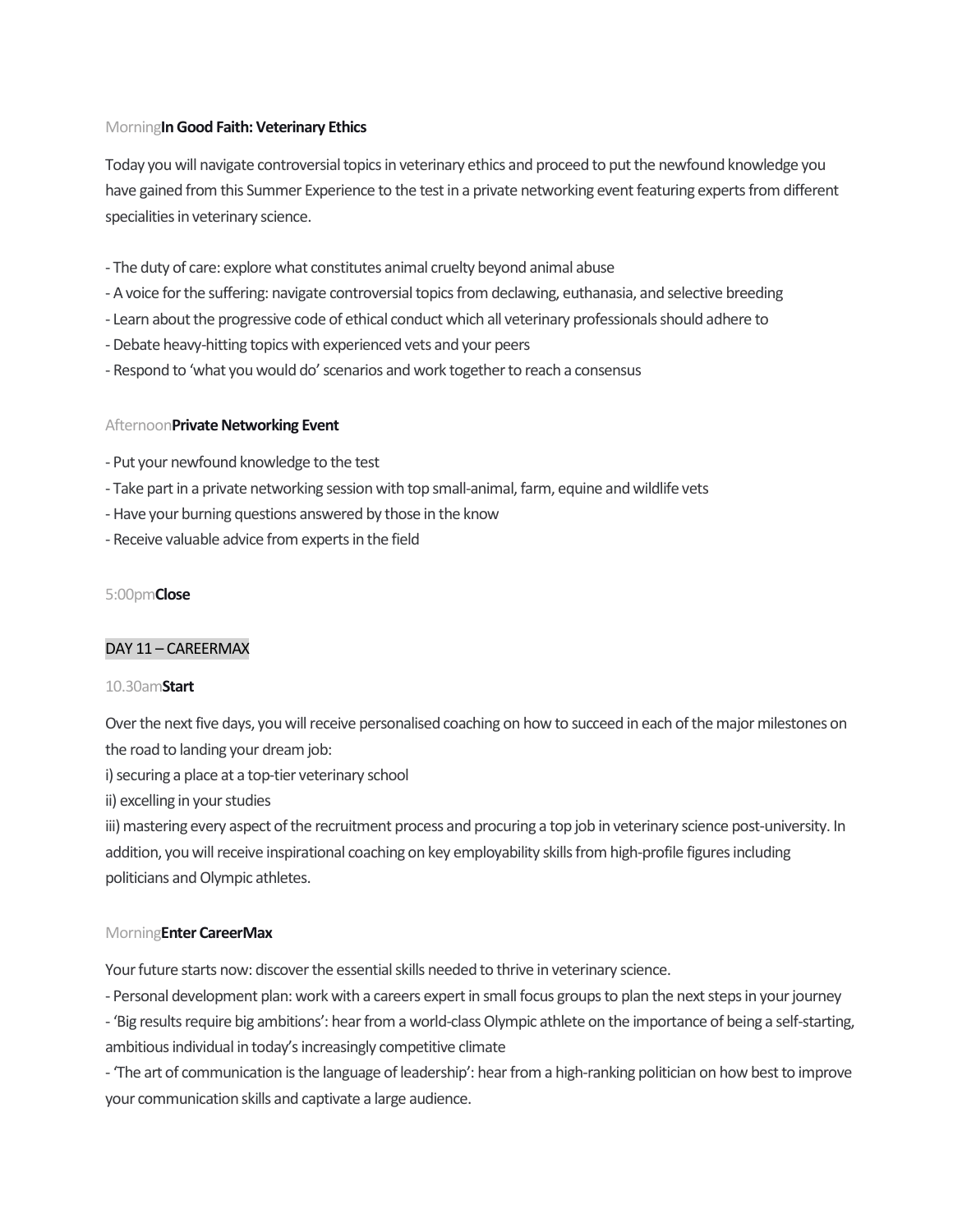### Afternoon**The Admissions Process**

You're in your final year of school and it is time to start thinking about what comes next.

- Inside UCAS: an interactive session with veterinary admissions officers, with guidance on how to ace your applications and bag your first-choice university

- Eye-catching extracurriculars: using extracurricular activities to boost your application

- Personal statement workshop: expert coaching on the art of personal statement writing

- Interview training: a masterclass with senior admissions tutors from top UK universities

- You become the admissions officer: step into the shoes of a university admissions tutor; review a collection of personal statements and interview prospective students for a place at a world-renowned educational institution.

### 5:00pm**Close**

## DAY 12 – ENTER THE ROYAL VETERINARY COLLEGE

### 10:30am**Start**

## Morning**Welcome to University!**

Congratulations! You have been accepted into your first-choice university – it's time to start preparing.

- University tour: private tour of a top veterinary school led by students, who will guide you through the abundant opportunities available to you there

- Academic lecture: meet academics from multiple departments such as veterinary medicine, biological sciences and veterinary nursing, hear about the research they are undertaking in their specialist fields and experience a universitystyle lecture

- Meet the university team: attend an exclusive networking lunch with students and academics from different veterinary departments.

# Afternoon**Step into the Shoes of a Student**

- Gain an insight into the vast opportunities available to veterinary students: explore the chance to study abroad, complete intercalated years, and secure placements in the best veterinary departments across the country

- The academic seminar: discuss the contents of the morning lecture in a seminar group led by an academic, reflect on the topics raised with likeminded individuals

- The research project: work effectively as part of a team to research and plan for a knock-out group presentation
- The group presentation: present your team's finding to your peers and academics

- The feedback: receive feedback on your presentation and reflect on your team's performance.

### 5.00pm**Close**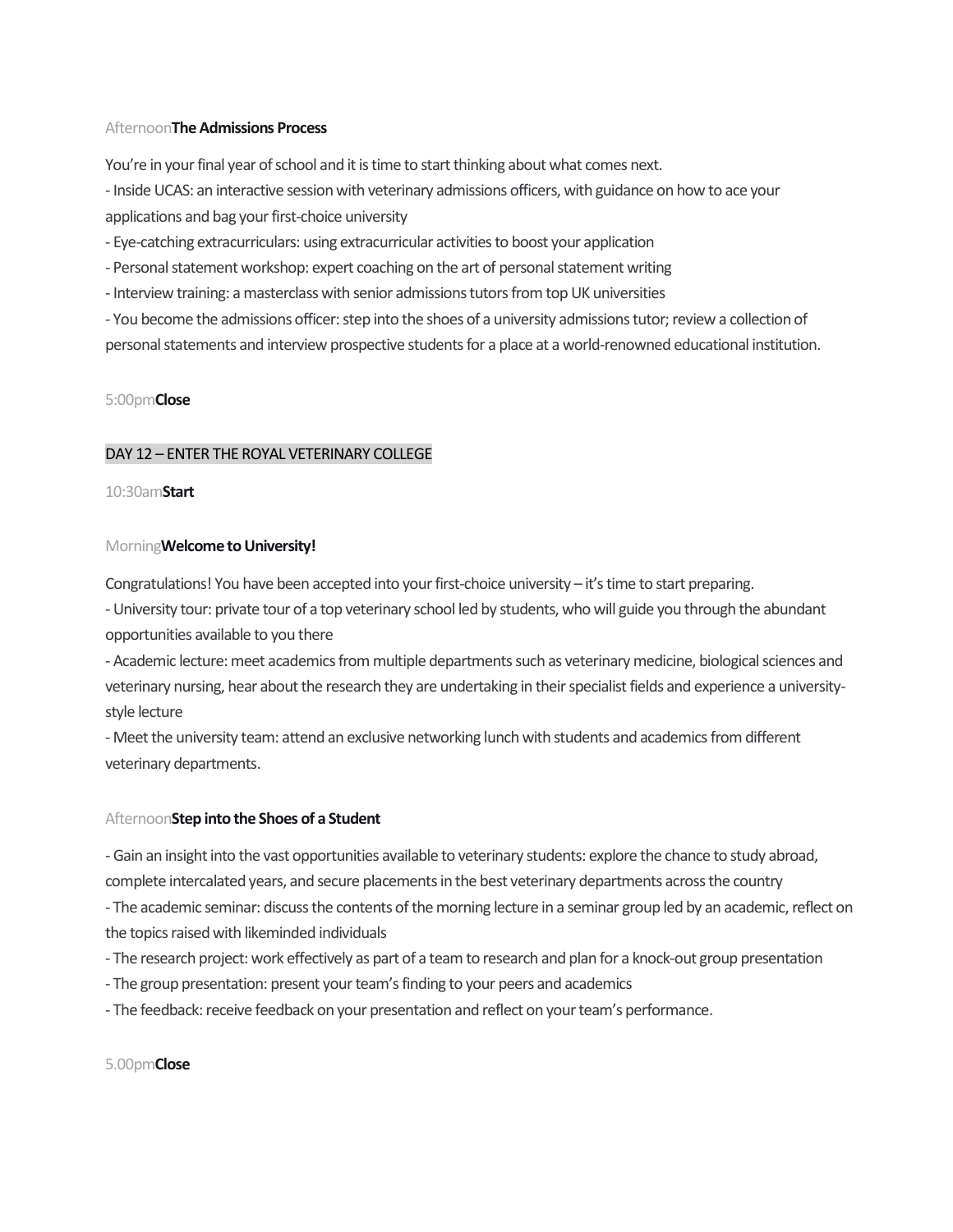### DAY 13 – GRADUATE RECRUITMENT: APPLICATIONS & FURTHER TRAINING

#### 10:30am**Start**

#### Morning**Graduate Applications**

You're in your final year of an undergraduate degree and are thinking about applying for graduate entry into veterinary science.

- Standout work experience: learn the importance of securing relevant work experience and the impetus it can add to your graduate admissions

- Killer personal statement: crack the code to the perfect personal statement with industry recruitment experts and hear from graduate admissions officers from the veterinary industry on what they are looking for in candidate personal statements

- You become the graduate interviewer: interview candidates for a graduate role alongside senior recruitment managers and put them through their paces with a series of challenging scenario-based questions.

#### Afternoon**Post-Graduate Options**

You are about to complete your veterinary course and are curious about what comes next…

- Interview workshop: receive bespoke public speaking training on how best to articulate yourself during highpressure, professional situations such as interviews and presentations

-Next steps: explore post-graduate transition degrees, continual professional developments as well as options to enter straight into the work field

- You become the graduate interviewer: interview candidates for a graduate role alongside senior recruitment managers and put them through their paces with a series of challenging scenario-based questions

- Reflection: return to your focus groups and review the goals you set for InvestIN's CareerMax week. What have you achieved so far? What would you like to work on over the final two days? What questions do you need answering?

#### 5:00pm**Close**

### DAY 14 – GRADUATE RECRUITMENT: ENTER THE WORKPLACE

10:30am**Start**

#### Morning**On the Job**

Congratulations! You have nailed the initial interview for a graduate role at a top veterinary university or continuing professional development and you're wondering what comes next.

-Delve deeper: explore different veterinary specialties and begin to pinpoint your area of interest in a work setting

- Performance tests: experience a series of simulated veterinary scenarios that will assess your attention to detail, dexterity and emotional resilience and receive feedback on your performance